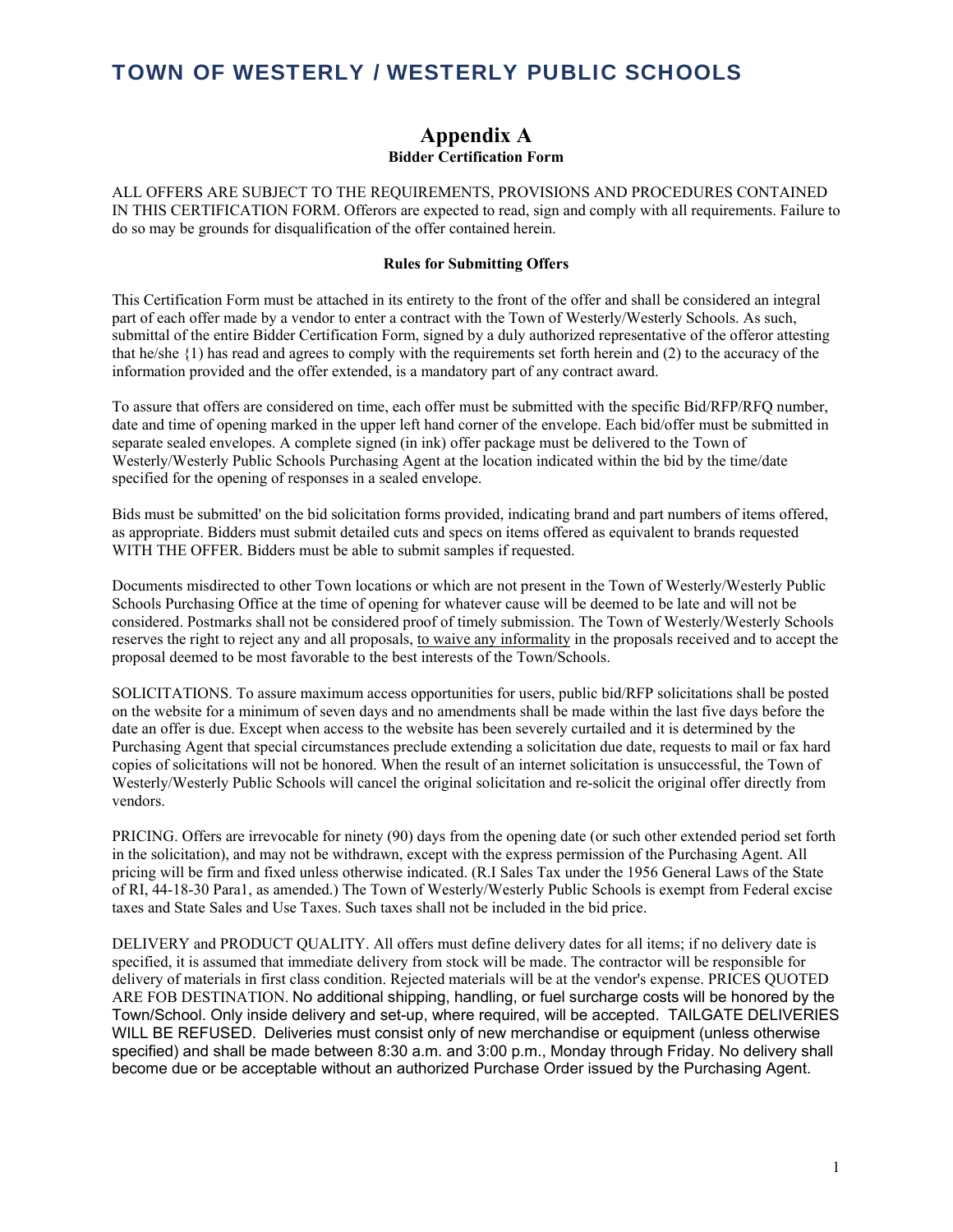PREVAILING WAGE, OSHA SAFETY TRAINING and APPRENTICESHIP REQUIREMENTS. Bidders must comply with the provisions of the Rhode Island labor laws, including R.I. Gen. Laws§§ 37-13-1 et seq. and occupational safety laws, including R.I. Gen. Laws§§ 28-20-1 et seq. These laws mandate *for* public works construction projects the payment of prevailing wage rates, the implementation and maintenance of occupational safety standards, and for projects with a minimum value of \$1 Million, the employment of apprentices. The successful Bidder must submit certifications of compliance with these laws from each of its subcontractors prior to their commencement of any work. Prevailing wage rates, apprenticeship requirements, and other workforce and safety regulations are accessible at www.dlt.ri.gov.

PUBLIC RECORDS. Offerors are advised that all materials submitted to the Town of Westerly/Schools for consideration in response to this solicitation will be considered without exception to be Public Records pursuant to Title 38 Chapter 2 of the Rhode Island General laws, and will be released for inspection immediately upon request once an award has been made. Offerors are encouraged to attend public bid/RFP openings to obtain Information; however, bid/RFP response summaries may be reviewed after award(s) have been made by visiting www.westerlyri.gov or appearing in person at Westerly Town Hall, Purchasing Office, Mondays through Fridays between 8:30am-3:30pm. Telephone requests for results will not be honored. Written requests for results will only be honored if the information is not available on the website.

Award will be made to the responsive and responsible offeror quoting the lowest net price in accordance with specifications, for any individual item(s), for major groupings of items, or for all items listed, at the Town's sole option.

BID SURETY. Where bid surety is required, for construction/labor services, bidder must furnish a bid bond or certified check for 5% of the bid total with the bid, or for such other amount as may be specified. Bids submitted without a required bid surety will not be considered. Contractor awarded a contract with a contract price in excess of fifty thousand dollars (\$50,000) for construction, buildings or public works is to file with the proper authority good and sufficient bond with surety furnished by any surety company authorized to do business in the State of Rhode Island and in accordance with Chapter 13 of the General Laws of Rhode Island entitled "Labor and Payment of Debts by Contractors".

SPECIFICATIONS. Unless specified "no substitute", product offerings equivalent in quality and performance will be considered (at the sole option of the Town/School) on the condition that the offer is accompanied by detailed product specifications. Offers which fail to include alternate specifications may be deemed nonresponsive.

VENDOR AUTHORIZATION TO PROCEED. When a purchase order, change order, contract/agreement or contract/agreement amendment is issued by the Town of Westerly/Westerly Public Schools, no claim for payment for services rendered or goods delivered contrary to or more than the contract terms and scope shall be considered valid unless the vendor has obtained a written change order or contract amendment issued by the Town/Schools PRIOR to delivery.

Any offer, whether in response to a solicitation for proposals or bids, or made without a solicitation, which is accepted in the form of an order OR pricing agreement made in writing by the Town's Purchasing Department, shall be considered a binding contract.

GENERAL TERMS AND CONDITIONS OF CONTRACTS. This solicitation and any contract or purchase order arising from it are issued in accordance with the specific requirements described herein, and the State's Purchasing Laws and Regulations and other applicable State Laws. The General Terms and Conditions are incorporated into all the Town of Westerly/Westerly Public Schools contracts.

ARRA SUPPLEMENTAL TERMS AND CONDITIONS. Contracts and sub-awards funded in whole or in part by the American Recovery and Reinvestment Act of 2009. Pub.L.No. 111-5 and any amendments thereto, such contracts and sub-awards shall be subject to the Supplemental Terms and Conditions for Contracts and Sub-awards funded in whole or in part by the American Recovery and Reinvestment Act of 2009. Pub. l. No. 111-5 and any amendments thereto located on the Division of Purchases website at www.purchasing.ri.gov.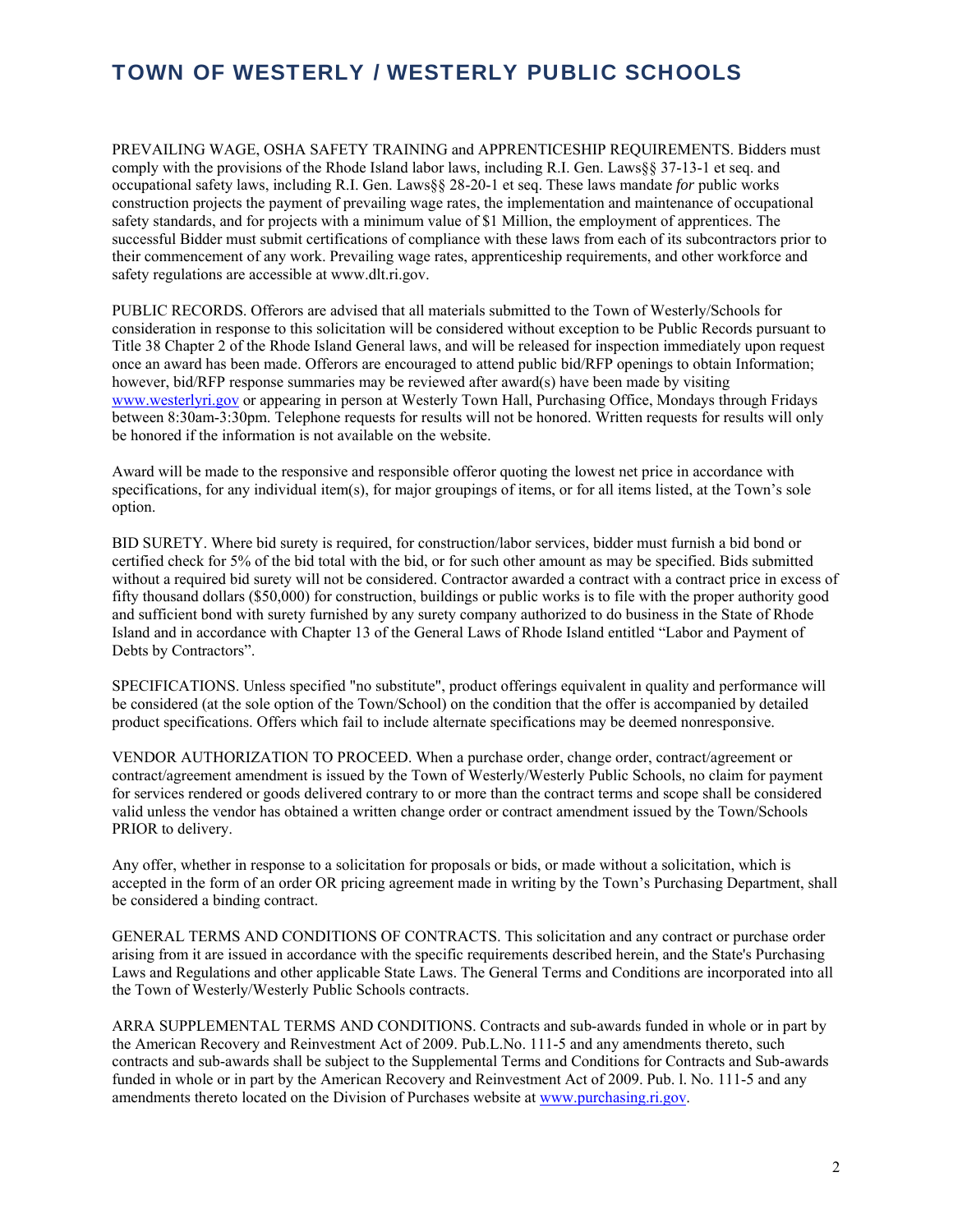EQUAL EMPLOYMENT OPPORTUNITY. Compliance certificate and agreement procedures will apply to all awards for supplies or services valued at \$10,000 or more. Minority Business Enterprise policies and procedures, including subcontracting opportunities as described in Title 37 Chapter 14.1 of the Rhode Island General Laws also apply.

PERFORMANCE BONDS. Where indicated, successful bidder must furnish a 100% performance bond and labor and payment bond for contracts subject to Title 37 Chapters 12 and 13 of the Rhode Island General Laws. All bonds must be furnished by a surety company authorized to conduct business in the State of Rhode Island. Performance bonds must be submitted within 21 calendar days of the notice of award.

DEFAULT and NON-COMPLIANCE Default and/or non-compliance with the requirements and any other aspects of the award may result in withholding of payment(s), contract termination, debarment, suspension, or any other remedy necessary that is in the best interest of the Town of Westerly.

COMPLIANCE Vendor must comply with all applicable federal, state and local laws, regulations and ordinances

SPRINKLER IMPAIRMENT AND HOT WORK. The Contractor agrees to comply with the practices of the Town/Town's Insurance carrier for sprinkler impairment and hot work. Prior to performing any work, the Contractor shall obtain the necessary information for compliance from the Risk Management Office at the Department of Administration or the Risk Manager at the Town of Westerly.

PUBLIC COPY. Each bid proposal for a *public works project* must include a "public copy'' to be available for public inspection upon the opening of bids. Bid Proposals that do not include a copy for public inspection will be deemed nonresponsive.

For further information on how to comply with this statutory requirement, see R.I. Gen. Laws§§ 37-2-18(b) and {j). Also see State of Rhode Island Procurement Regulation 5.11 at http://www.purchasing.ri.gov/rulesandregulations/rulesAndRegu lations.aspx

#### **ALL CONTRACT AWARDS ARE SUBJECT TO THE FOLLOWING DISCLOSURES & CERTIFICATIONS**

### **Offerors must respond to every disclosure statement and submit with your proposal.** A

person authorized to enter into contracts must sign the offer and attest to the accuracy of all statements.

Indicate Yes (Y) or No (N):

.

\_\_ 1 State whether your company, or any owner, stockholder, officer, director, member, partner, or principal thereof, or any subsidiary or affiliated company, has been subject to suspension or debarment by any federal, state, or municipal government agency, or the subject of criminal prosecution, or convicted of a criminal offense with the previous five {5) years. If so, then provide details below.

\_\_ 2 State whether your company, or any owner, stockholder, officer, director, member, partner, or principal thereof, or any subsidiary or affiliated company, has had any contracts with a federal, state or municipal government agency terminated for any reason within the previous five (5) years. If so, then provide details below.

\_\_ 3 State whether your company or any owner, stockholder, officer, director, member, partner, or principal thereof, or any subsidiary or affiliated company, has been fined more than \$5000 for violation(s) of Rhode Island environmental laws by the Rhode Island Department of Environmental Management within the previous five (5) years. If so, then provide details below.

\_\_ 4 I/we certify that I/ we will immediately disclose, in writing, to the Purchasing Agent any potential conflict of interest which may occur during the course of the engagement authorized pursuant to this contract.